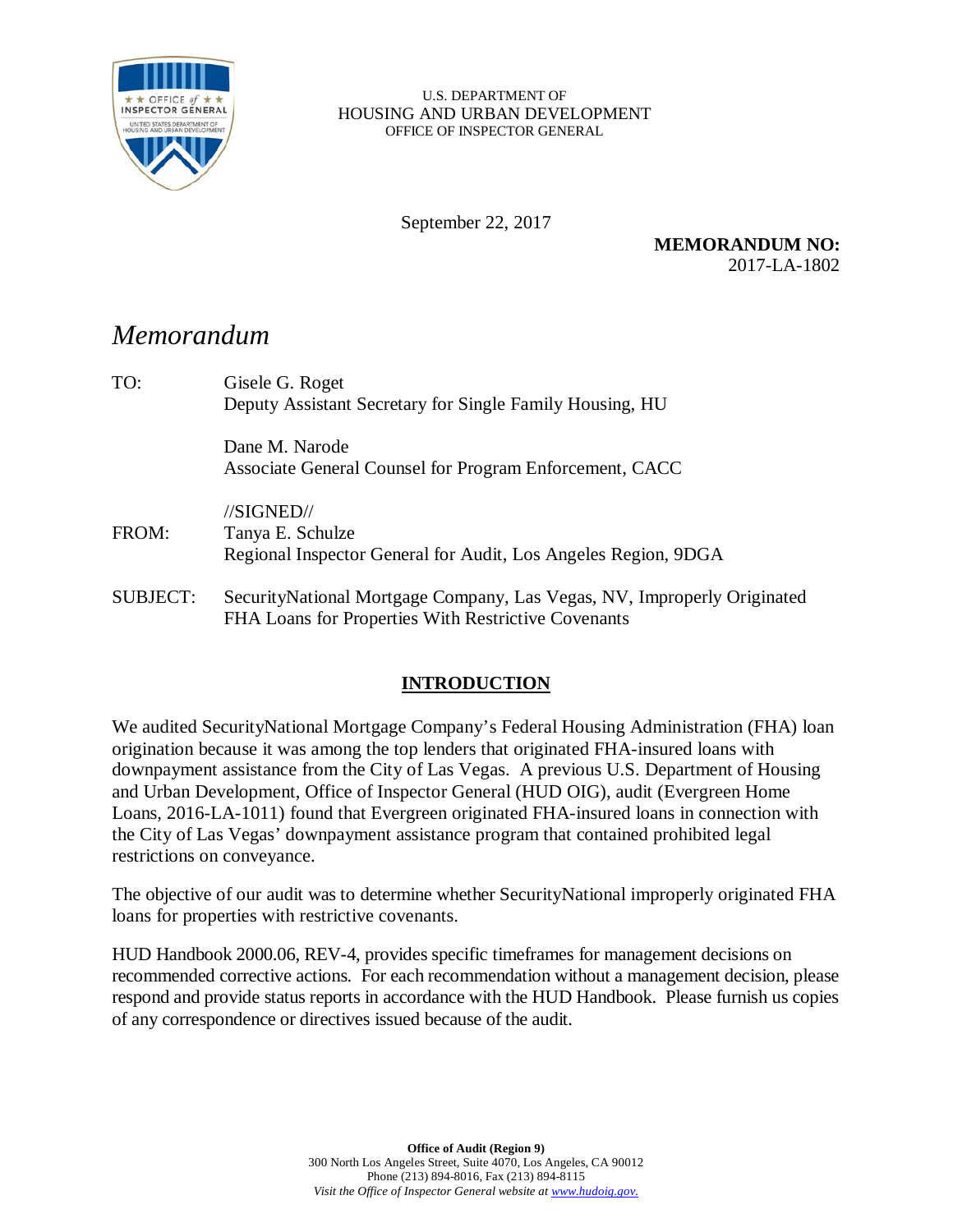The Inspector General Act, Title 5 United States Code, section 8M, requires that the OIG post its publicly available reports on the OIG website. Accordingly, this report will be posted at [http://www.hudoig.gov.](http://www.hudoig.gov/)

### **METHODOLOGY AND SCOPE**

We performed our fieldwork at our Las Vegas, NV, and San Francisco, CA, field offices from May through August 2017. Our audit generally covered loans with closing dates from May 2012 through September 2013.

To accomplish our objective, we reviewed

 $\overline{\phantom{a}}$ 

- Applicable Code of Federal Regulations and HUD program requirements.
- Reports and information from HUD's Neighborhood Watch system. 1
- SecurityNational's FHA-insured loan documents, including downpayment assistance closing documents.
- SecurityNational's policies and procedures for reviewing closing documentation.

During a previous audit of another lender, we determined that closing documents associated with the City's Neighborhood Stabilization Program (NSP) downpayment assistance program contained prohibited legal restrictions on conveyance. We obtained a listing of all NSP downpayment assistance loans awarded by the City. Using HUD's Single Family Data Warehouse, <sup>2</sup> we identified which downpayment assistance loans were associated with FHA loans and originated by SecurityNational. We determined that SecurityNational originated eight FHA-insured loans that received NSP downpayment assistance. Of the eight loans, only seven were active FHA loans at the time of the audit. The outstanding mortgage balance for the seven loans was \$779,233. We obtained and reviewed the closing documents for all seven active loans. The results of our audit are limited to the seven loans reviewed and cannot be projected to all FHA-insured loans originated by SecurityNational.

We conducted the audit in accordance with generally accepted government auditing standards, except that we did not consider the internal controls or information system controls of SecurityNational. We did not follow standards in these areas because our primary objective was to determine whether closing documents related to downpayment assistance signed by borrowers contained prohibited legal restrictions on conveyance. To meet our objective, it was not necessary to fully comply with the standards, nor did our approach negatively affect our review results.

<sup>&</sup>lt;sup>1</sup> Neighborhood Watch is a system that aids HUD-FHA staff in monitoring lender progress and performance. The system also aids lenders and the public in self-policing the industry.

<sup>2</sup> The Single Family Data Warehouse is an extensive collection of database tables organized and dedicated to support analysis of single-family housing data.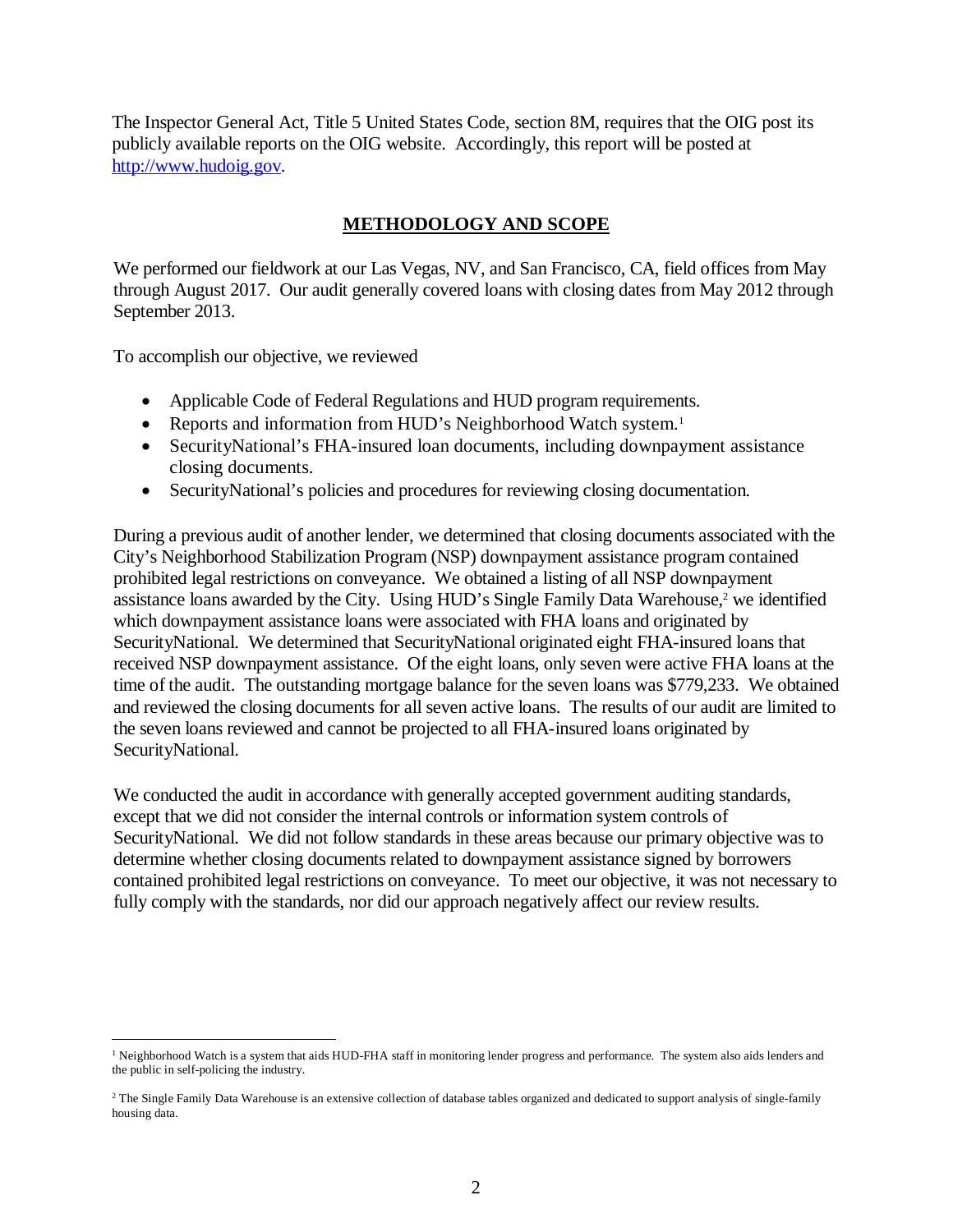#### **BACKGROUND**

FHA provides mortgage insurance on single-family home loans made by FHA-approved lenders. Since its creation in 1934, it has insured more than 41 million properties, making it the largest mortgage insurer in the world. FHA's mortgage insurance protects lenders against losses resulting from homeowners defaulting on their mortgage loans. This decreases the lender's risk because FHA will pay a claim to the lender should a default occur. However, loans must meet certain requirements established by FHA to qualify for this insurance.

SecurityNational Mortgage Company is a nonsupervised direct endorsement lender. <sup>3</sup> It has 138 active branch offices throughout the United States. Its home office is located at 5300 South 360 West, Suite 150, Murray, UT. Security National was approved by FHA in September 1993.

The HUD OIG audit of Evergreen Home Loans (audit report 2016-LA-1011) identified loans that received home-buyer downpayment assistance from the City of Las Vegas. The audit concluded that the agreements used to secure those loans subjected the borrower to contractual liability other than the repayment of assistance provided, which violated HUD regulations.

#### **RESULTS OF REVIEW**

SecurityNational improperly originated FHA loans for seven properties that contained prohibited restrictive covenants. This condition occurred because SecurityNational did not have adequate policies and procedures in place to identify the prohibited restrictive covenants. As a result, SecurityNational placed the FHA fund at unnecessary risk for potential losses of \$381,823. <sup>4</sup> In addition, HUD paid a claim on one of the seven loans, resulting in actual losses of \$26,472.

#### **SecurityNational Originated Loans That Contained Prohibited Legal Restrictions on Conveyance**

SecurityNational improperly originated FHA loans for seven properties that contained prohibited restrictive covenants. HUD's policy of free assumability with no restrictions states that a mortgage is not eligible for insurance if the mortgaged property is subject to legal restrictions on conveyance. 5 However, legal restrictions are acceptable if they are part of an eligible government or nonprofit program as long as the restrictions do not subject the borrower to contractual liability other than requiring repayment of downpayment assistance received. In addition, the borrower must be allowed to recover the sum of the original purchase price, the borrower's reasonable cost of sale, and the reasonable cost of improvements made by the borrower. <sup>6</sup> The borrowers of these seven loans received downpayment assistance from NSP through the City of Las Vegas. In exchange for the downpayment assistance, the borrowers agreed to a repayment clause that required repayment to the City of an amount equal to the

 $\overline{\phantom{a}}$ 

<sup>&</sup>lt;sup>3</sup> A nonsupervised direct endorsement lender is one that has as its principal activity the lending or investing of funds in real estate mortgages and is permitted by HUD to underwrite single-family mortgages without FHA's prior review and submit them directly for FHA insurance endorsement.

<sup>&</sup>lt;sup>4</sup> The estimated loss amount is based on a 49 percent loss rate from HUD's Single Family Acquired Asset Management System's case management profit and loss by acquisition as of June 2017.

<sup>5</sup> 24 CFR (Code of Federal Regulations) 203.41(b)

 $6$  24 CFR 203.41(d)(1)(i)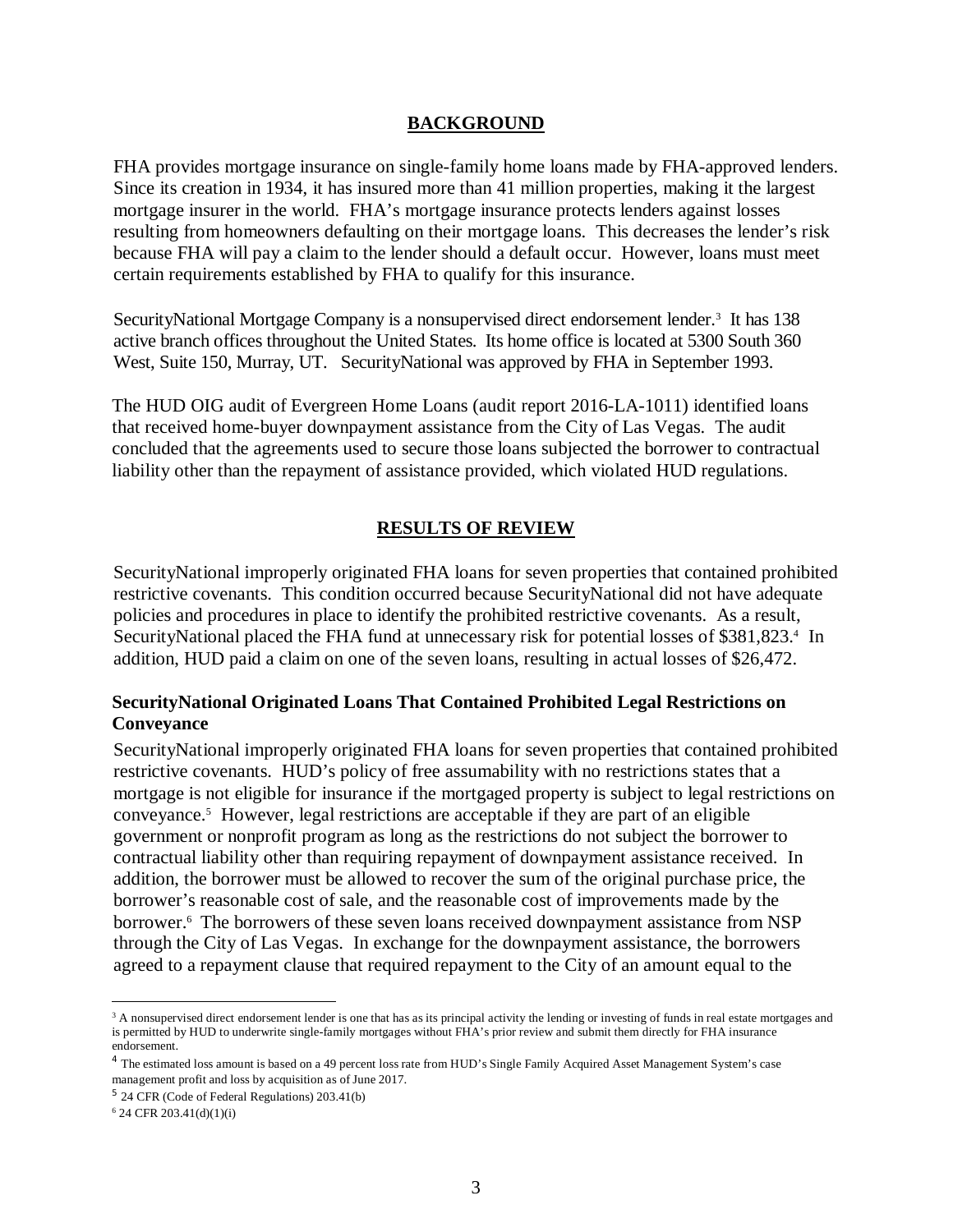current market value of the property, less any portion of the value attributable to expenditures of non-NSP funds for acquiring or improvements to the property. The repayment clause did not allow the borrower to recover the reasonable cost of sale as required. Under these circumstances, the borrower could repay more than the assistance received.

As a result, the seven SecurityNational loans reviewed contained legal restrictions on conveyance that violated HUD's policy of free assumability; thus, all seven loans were ineligible for FHA insurance. The total unpaid mortgage balance of these seven loans with restrictive covenants was \$779,233, with an estimated loss to HUD of \$381,823. 7 Of the seven active loans, HUD paid a partial claim on one loan for \$26,472. 8 The following table identifies the active FHA-insured loans that contained prohibited restrictive covenants.

| FHA case no.  | <b>Mortgage balance</b> | <b>Estimated loss to</b><br>$\overline{HUD}$ (49%) <sup>7</sup> |
|---------------|-------------------------|-----------------------------------------------------------------|
| 332-5774642   | \$132,589               | \$64,968                                                        |
| 332-5739584   | 114,211                 | 55,963                                                          |
| 332-5804449   | 142,960                 | 70,050                                                          |
| 332-5728053   | 78,745                  | 38,585                                                          |
| 332-5537539   | 96,030                  | 47,055                                                          |
| 332-5557688   | 109,102                 | 53,460                                                          |
| 332-5743219   | 105,596                 | 51,742                                                          |
| <b>Totals</b> | 779,233                 | 381,823                                                         |

#### **FHA loans with prohibited restrictive covenants**

#### **Conclusion**

SecurityNational improperly originated FHA loans for seven properties that contained prohibited restrictive covenants. We reviewed SecurityNational's closing policies and procedures and determined that they were not adequate to ensure that SecurityNational identified prohibited restrictive covenants. As a result, HUD paid claims totaling \$26,472, and the SecurityNational placed the FHA fund at unnecessary risk for potential losses of \$381,823.

<sup>&</sup>lt;sup>7</sup> The estimated loss amount is the mortgage balance multiplied by the 49 percent loss rate from HUD's Single Family Acquired Asset Management System's case management profit and loss by acquisition as of June 2017.

<sup>8</sup> FHA loan number 332-5743219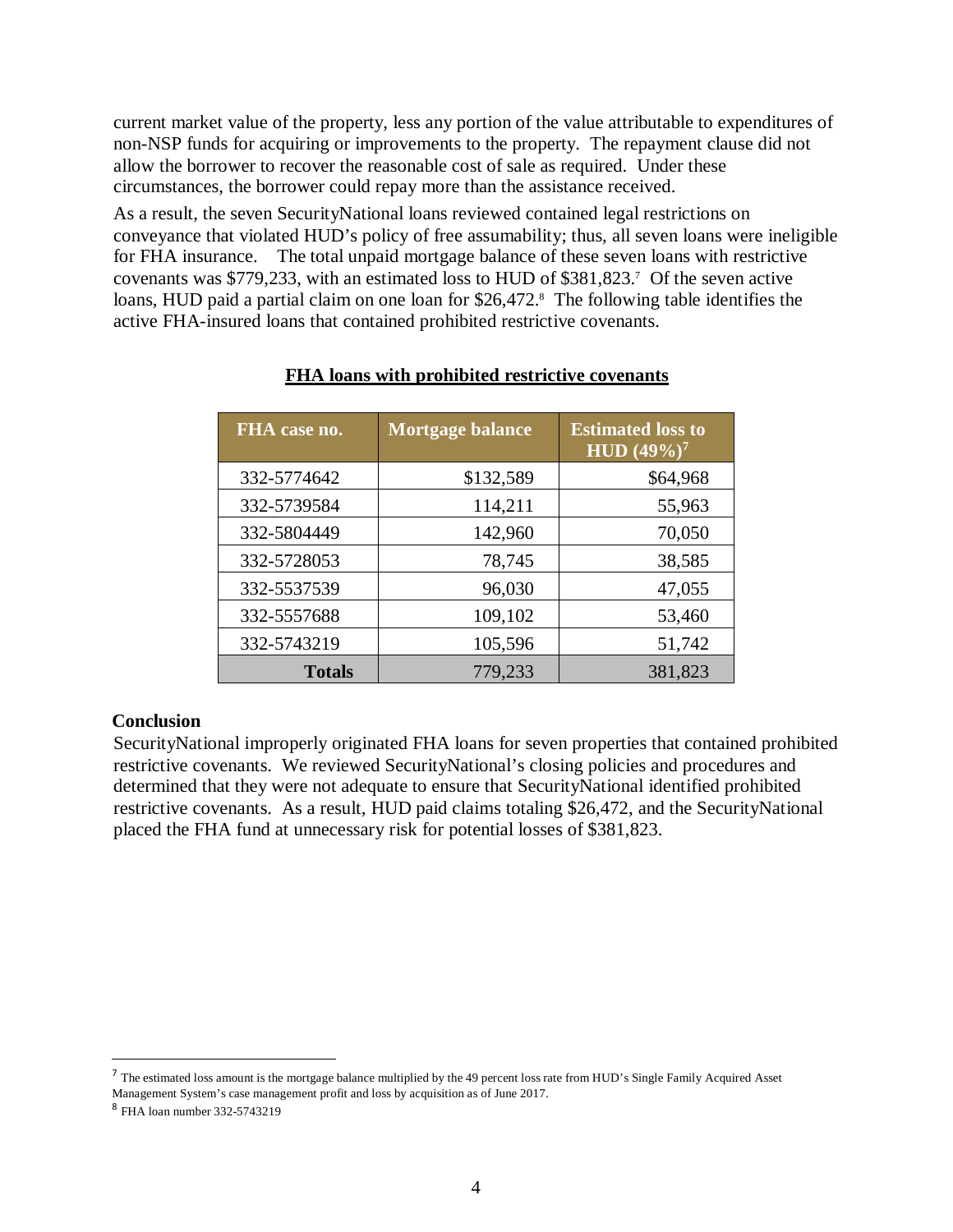#### **RECOMMENDATIONS**

We recommend that the Deputy Assistant Secretary for Single Family Housing require SecurityNational to

- 1A. Work with HUD to nullify the restrictions on conveyance that violate HUD policy or indemnify HUD. This action will protect HUD against future losses of \$381,823 for the seven loans.
- 1B. Repay HUD \$26,472 for partial claims paid on one FHA loan that contained prohibited restrictive covenants.
- 1C. Develop and implement policies and procedures to identify prohibited restrictions on conveyance to ensure that it does not originate FHA loans with prohibited restrictive covenants.
- 1D. Provide training to its employees regarding HUD's requirements related to prohibited restrictions on conveyance.

We also recommend that the Associate Counsel for the Office of Program Enforcement

1E. Determine legal sufficiency and if legally sufficient, pursue civil and administrative remedies, civil money penalties, or both against SecurityNational, its principals, or both for incorrectly certifying to the eligibility for FHA mortgage insurance or that due diligence was exercised during the origination of FHA loans.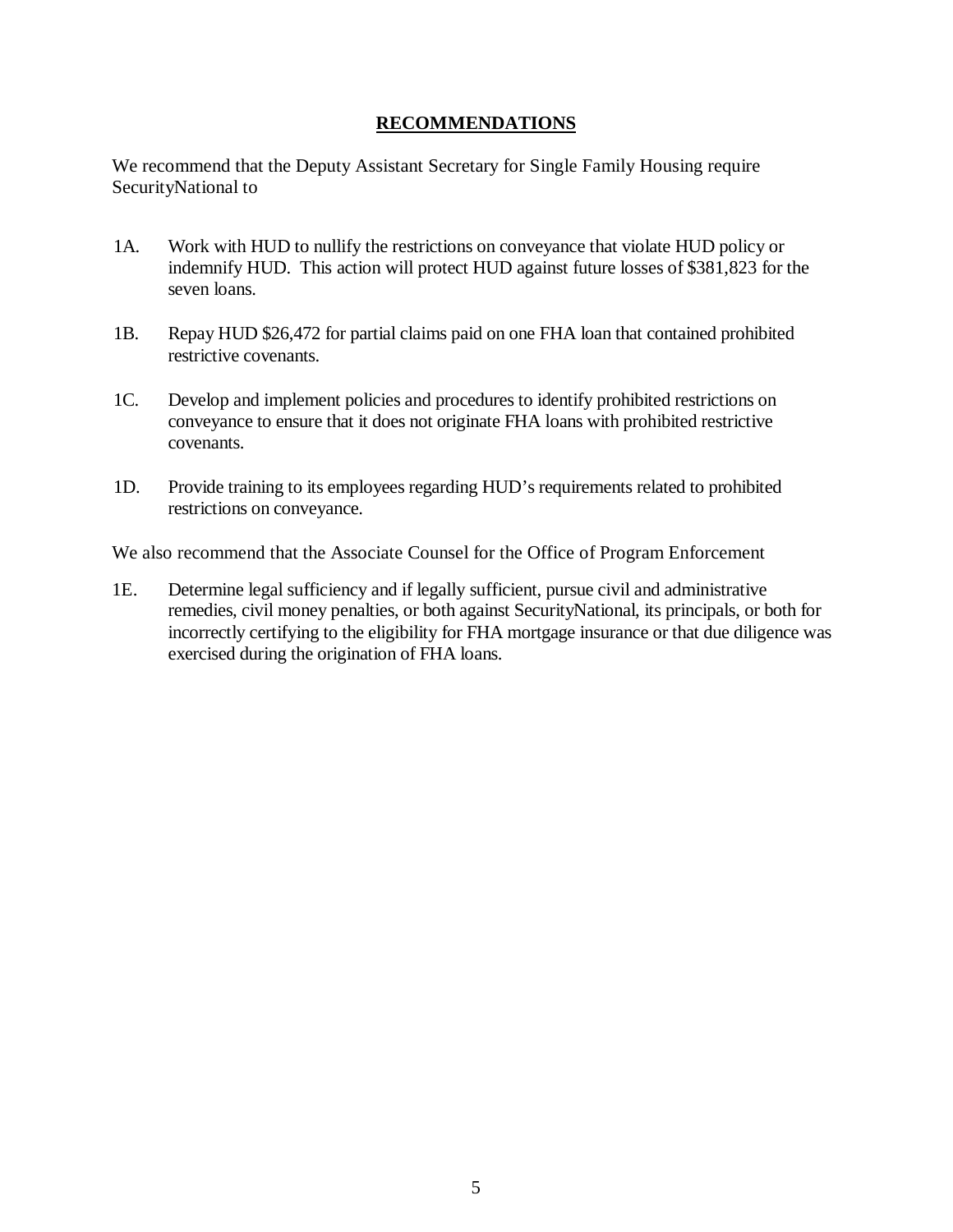## **Appendix A**

| <b>Recommendation</b><br>number | Ineligible 1/ | <b>Funds to be put to</b><br>better use 2/ |
|---------------------------------|---------------|--------------------------------------------|
| lА                              |               | \$381,823                                  |
| 1B                              | \$26,472      |                                            |
| <b>Totals</b>                   | 26,472        | 381,823                                    |

### **SCHEDULE OF QUESTIONED COSTS**

- 1/ Ineligible costs are costs charged to a HUD-financed or HUD-insured program or activity that the auditor believes are not allowable by law; contract; or Federal, State, or local policies or regulations. In this case, ineligible costs of \$26,472 relate to partial claims paid by HUD on one FHA loan that was not eligible for FHA insurance due to prohibited restrictive covenants.
- 2/ Recommendations that funds be put to better use are estimates of amounts that could be used more efficiently if an OIG recommendation is implemented. These amounts include reductions in outlays, deobligations of funds, withdrawal of interest, costs not incurred by implementing recommended improvements, avoidance of unnecessary expenditures noted in preaward reviews, and any other savings that are specifically identified. If HUD implements our recommendation to indemnify seven loans not originated in accordance with FHA requirements, it will reduce FHA's risk of loss to the insurance fund. The questioned costs of \$381,823 represent the estimated loss to HUD based on HUD's Single Family Acquired Asset Management System's case management profit and loss by acquisition calculation as of June 2017. FHA estimates that it loses on average 49 percent of the claim amount when it sells a foreclosed-upon property.